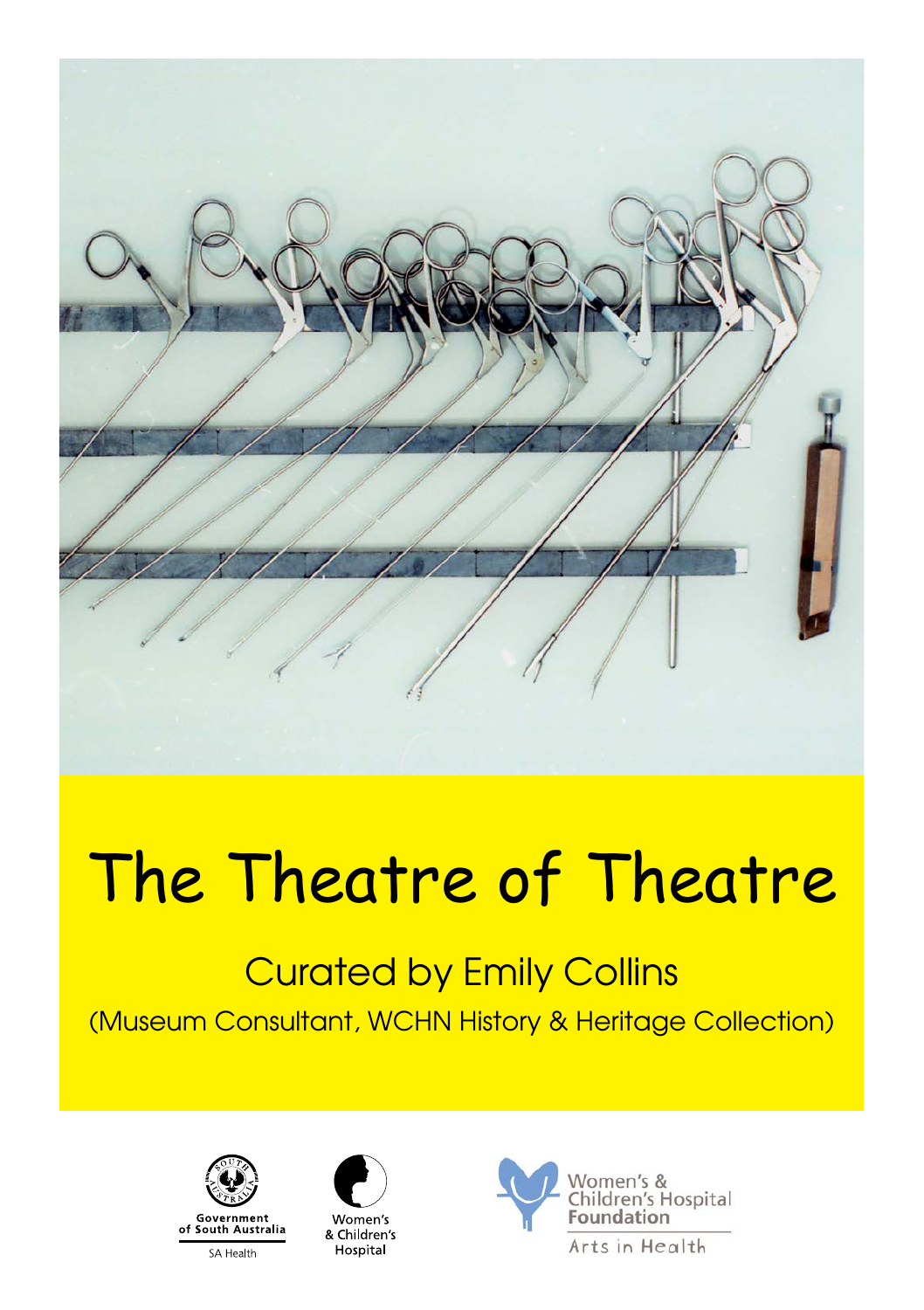*The Theatre of Theatre* is a lighthearted play on the serious theatre of surgery. Featuring a colourful (and black-and-white) cast of Hospital staff, child play-actors and eccentric surgical tools, the exhibition dramatises the conduct and culture of medical operations.

The operating theatre has a genuine theatrical background. Historically, surgical procedures were staged in tiered theatres, spectated in the round by medical students and the inquisitive public.

Like dramatic theatre, the theatre of surgery is ritualistic and performative. But while the rituals associated with the theatre of performing arts are primarily creative choices, conventions and supersititions, certain rituals of the operating theatre are essential. The safety and success of the surgical act are critically dependent on patient fasting and sedation, and the pre-operative scrub. The modern operating theatre is a closed, sterile space. Patient comfort and privacy are paramount.

The 21st-century operating theatre is not barren of performing arts. It is common practice, worldwide, to conduct surgery to an accompaniment of recorded music. Many surgeons feel this enhances their performance, increasing concentration and reducing stress<sup>1</sup>. The lead surgeon usually gets to pick the showtunes!

*The Theatre of Theatre* exhibition introduces the lead surgeons, and other characters, before launching into a play in three acts. Being silent and still, the play takes the form of a storyboard.

In a nod to English theatre director Peter Brook, Act I begins with *The Empty Space*. The house audience (of nurses) is expectant; the mood is electric. Then a man walks on stage to deliver the opening monologue. More theatrical tropes ensue. The Act closes with a lyrical, interpretive dance enacted by a quintet of steel surgical instruments.

Act II presents a mere surgical thread of a plot. A clown is sent in (for surgery). The tension builds, culminating in a choreographed 'sword fight'. In the final Act, the surgeons triumph. The patient is directed off stage to the recovery room. The (hospital) curtain falls…



Image: Dr Brian Fotheringham in an ACH pantomime, 1984



Image: Scene from the 1985 film *Special People* shot at the ACH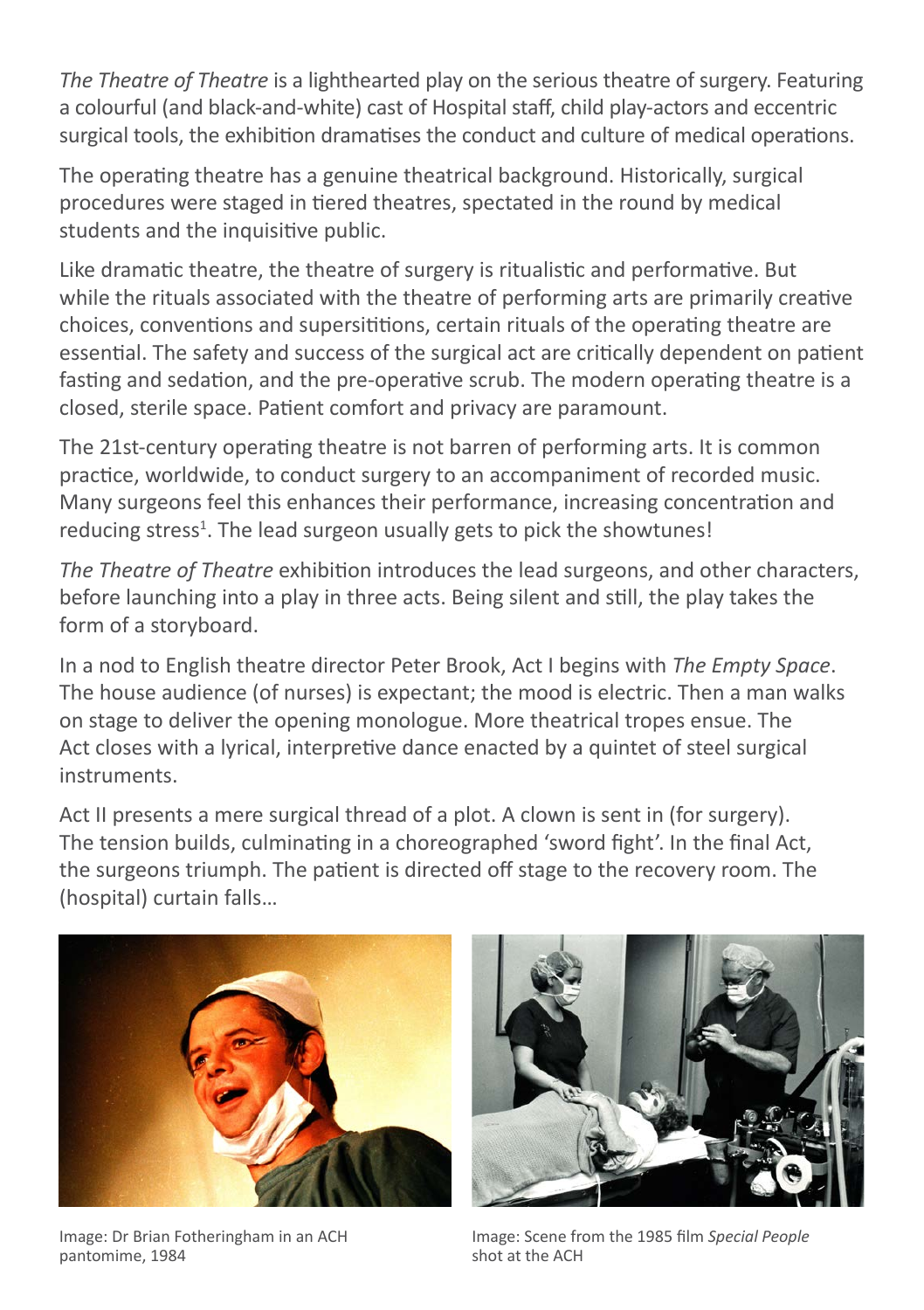Curated using visual material found in the WCHN History and Heritage Collection, *The Theatre of Theatre* stands as an endearing ovation in honour of our surgeons, past and present, and a memento to this institution's contemporary history.

The wooden stage of Act I endures, in situ, in one of the Hospital's basements. As versatile as Meryl Streep, this stage once starred in Hospital balls, orations and nurse graduations. The man behind the monologue is Brian Fotheringham, former Medical Superintendent of the Adelaide Children's Hospital (ACH)<sup>2</sup>. A doctor in the real world, here he (re-en)acts the part of stage surgeon; a role he first played in a 1984 staff pantomime of *Puss in Boots*.



Image: ACH patients engaged in play therapy, c1980s

The main surgical sequence in this exhibition is a cheeky composite of photographs from unrelated operations, some captured at Open House sessions in the ACH operating theatres in 1985. These were a far cry from the public spectacles of surgery staged in 17th century amphitheatres. In 2020, the curious among us would get a better view, with expert commentary, watching TV reruns of *RPA*<sup>3</sup> .

The children dressed in theatre gowns are acting out the rituals of surgery. They are participants in a Children's Hospital program designed to lessen their fears about having an operation. Similar programs are run by Play Therapists to prepare children for surgery at the Hospital today, funded by the WCH Foundation through their Arts in Health Program.

Some day, one of these child graduates of surgical make-believe could go on to become one of our leading surgeons. And get to dictate what songs are played in the operating theatre. This year marks the tenth anniversary of the Foundation's Arts in Health Program. May we applaud the powerful role the performing arts – indeed all the arts – play in this Hospital.

#### *Emily Collins*

- 1. Moris D, Linos D (2013). Music meets surgery: two sides to the art of "healing". *Surgical Endoscopy 27: 719–23*.
- 2. Dr Fotheringham was also a significant advocate for the WCHN History and Heritage Collection and authored *A Continuing History of the Adelaide Children's Hospital* (1976–1989).
- 3. *RPA* was a documentary TV series filmed at the Royal Prince Alfred Hospital in Sydney.